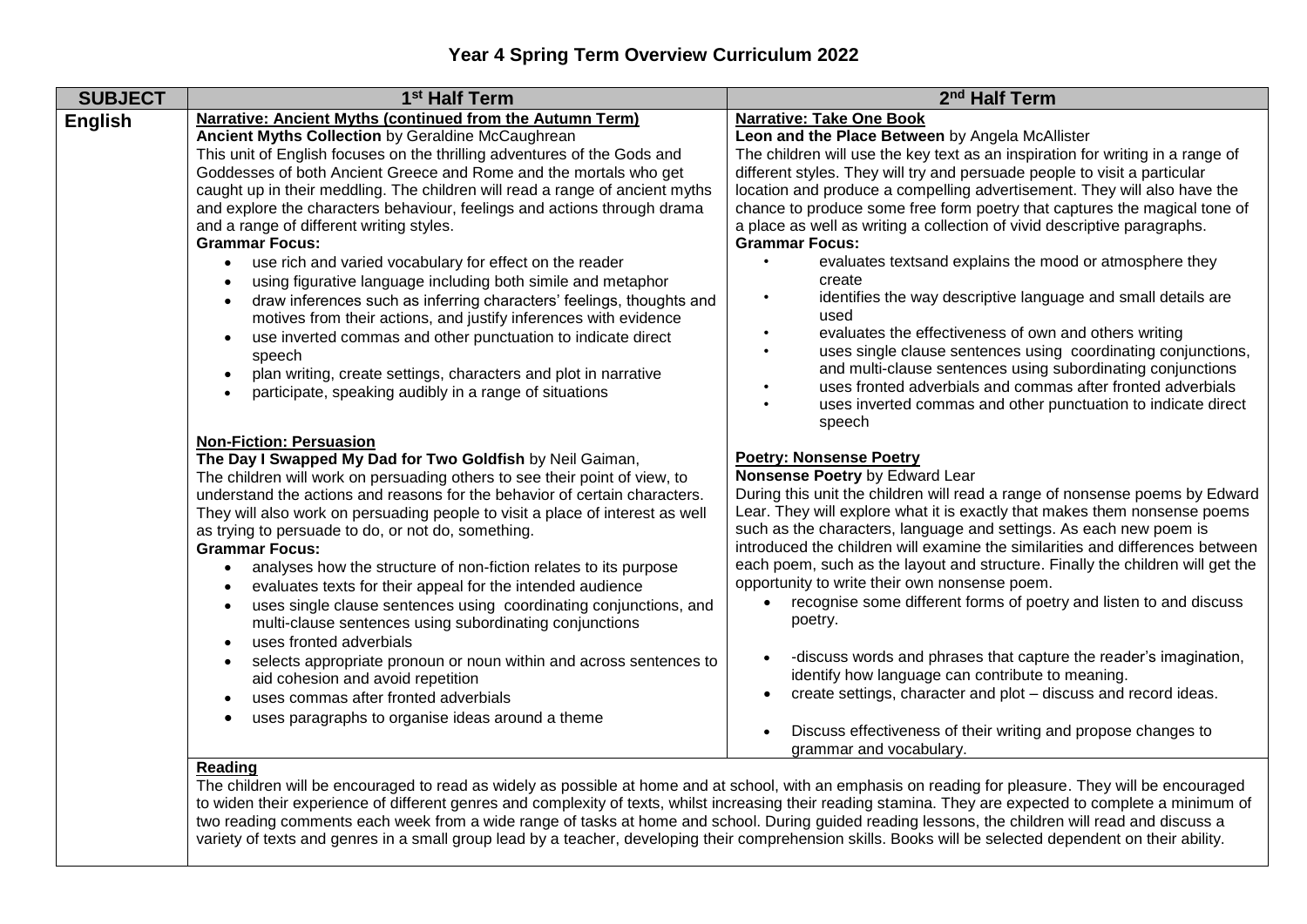|              | <b>Spelling/Phonics</b><br>Using Essential Spellings, the teaching of spelling will build on the phonics taught in Key Stage 1. Activities will include routine spelling tasks, games,                                                                                                                                                                                                                                                                                                                                                                                                                                                                                                                                                                                                                                                                                     |                                                                                                                                                                                                                                                                                                                                                                                                                                                                                                                                                                                                                                                                                                                                         |  |  |
|--------------|----------------------------------------------------------------------------------------------------------------------------------------------------------------------------------------------------------------------------------------------------------------------------------------------------------------------------------------------------------------------------------------------------------------------------------------------------------------------------------------------------------------------------------------------------------------------------------------------------------------------------------------------------------------------------------------------------------------------------------------------------------------------------------------------------------------------------------------------------------------------------|-----------------------------------------------------------------------------------------------------------------------------------------------------------------------------------------------------------------------------------------------------------------------------------------------------------------------------------------------------------------------------------------------------------------------------------------------------------------------------------------------------------------------------------------------------------------------------------------------------------------------------------------------------------------------------------------------------------------------------------------|--|--|
|              |                                                                                                                                                                                                                                                                                                                                                                                                                                                                                                                                                                                                                                                                                                                                                                                                                                                                            |                                                                                                                                                                                                                                                                                                                                                                                                                                                                                                                                                                                                                                                                                                                                         |  |  |
|              | homework and dictations using spelling rules.                                                                                                                                                                                                                                                                                                                                                                                                                                                                                                                                                                                                                                                                                                                                                                                                                              |                                                                                                                                                                                                                                                                                                                                                                                                                                                                                                                                                                                                                                                                                                                                         |  |  |
|              | <b>Handwriting</b>                                                                                                                                                                                                                                                                                                                                                                                                                                                                                                                                                                                                                                                                                                                                                                                                                                                         |                                                                                                                                                                                                                                                                                                                                                                                                                                                                                                                                                                                                                                                                                                                                         |  |  |
|              | Handwriting will continue to be taught, with the aim of increasing the fluency with which pupils are able to write down what they want to say.                                                                                                                                                                                                                                                                                                                                                                                                                                                                                                                                                                                                                                                                                                                             |                                                                                                                                                                                                                                                                                                                                                                                                                                                                                                                                                                                                                                                                                                                                         |  |  |
|              |                                                                                                                                                                                                                                                                                                                                                                                                                                                                                                                                                                                                                                                                                                                                                                                                                                                                            |                                                                                                                                                                                                                                                                                                                                                                                                                                                                                                                                                                                                                                                                                                                                         |  |  |
| <b>Maths</b> | Measurement: Length, perimeter and area<br>This topic carries over from last term and continues with new learning.<br>Equivalent lengths $-$ m and cm Recap<br>Equivalent lengths - mm and cm<br>Kilometres<br>$\bullet$<br>Add and subtract lengths Recap<br>Measure perimeter Recap<br>$\bullet$<br>Perimeter on a grid and of a rectangle<br>$\bullet$<br>Perimeter of rectilinear shapes<br>$\bullet$<br>What is area<br>$\bullet$<br><b>Counting Squares</b><br>$\bullet$<br>Making shapes<br>Comparing area<br>$\bullet$<br><b>Number: Multiplication and Division</b><br>This topic carries over from last term<br>Multiply and divide by 6<br>$\bullet$<br>6 times table and division facts<br>$\bullet$<br>Multiply and divide by 9<br>$\bullet$<br>9 times table and division facts<br>$\bullet$<br>Multiply and divide by 7<br>7 times table and division facts | <b>Number: Fractions</b><br>Some children will have missed this content or not fully grasped during<br>2020/21 (year 3). This will develop a firm foundation of this vital concept.<br>Unit and non-unit fraction Recap<br>What is a fraction?<br>Tenths <b>Recap</b><br>Count in tenths (recap)<br>$\bullet$<br>Equivalent fractions 1 Recap<br>Equivalent fractions 2 Recap<br><b>Equivalent fractions 1</b><br><b>Equivalent fractions 2</b><br>Fractions greater than one<br>Count in fractions<br>Add fractions<br>Add two or more fractions<br><b>Number: Decimals</b><br>Recognise tenths and hundredths<br>$\bullet$<br>Tenths as decimals<br>Tenths on a place value grid<br>$\bullet$<br>Tenths on a number line<br>$\bullet$ |  |  |
|              | 11 and 12 times tables<br>Multiply 3 numbers<br>Factor pairs<br>$\bullet$<br><b>Efficient multiplication</b><br>$\bullet$<br>Written methods<br>$\bullet$<br>Multiply 2-digits by 1-digit Recap<br>٠<br>Multiply 2-digits by 1-digit<br>$\bullet$<br>Multiply 3-digits by 1-digit<br>Divide 2-digits by 1 digit Recap<br>Divide 2-digits by 1-digit<br>$\bullet$                                                                                                                                                                                                                                                                                                                                                                                                                                                                                                           | Divide 1-digit by 10<br>Divide 2-digits by 10<br>$\bullet$<br><b>Hundredths</b><br>$\bullet$<br>Hundredths as decimals<br>Hundredths on a place value grid<br>Divide 1 or 2 digits by 100                                                                                                                                                                                                                                                                                                                                                                                                                                                                                                                                               |  |  |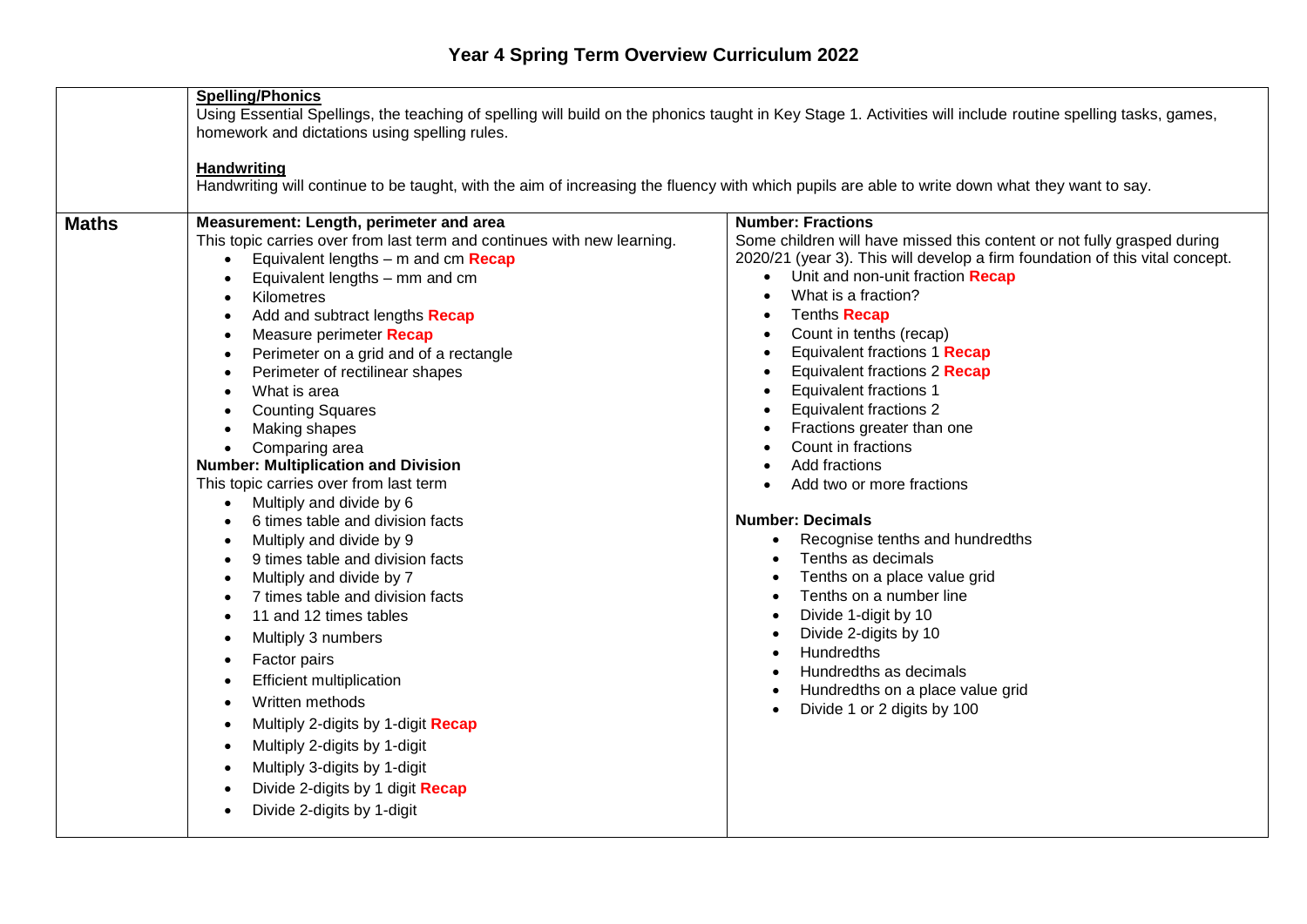|                                                                             | These skills will be taught separately. However, the children will be given opportunities to make rich connections across mathematical ideas to develop<br>fluency, mathematical reasoning and competence in problem solving. They will also apply their mathematical knowledge to science and other subjects.                                                                                                                                                                                                                                                                                                                                                                                                                                                                                                                                                                                                                                                         |                                                                                                                                                                                                                                                                                                                                                                                                                                                                                                                                                                                                                                                                                                                                                               |  |  |
|-----------------------------------------------------------------------------|------------------------------------------------------------------------------------------------------------------------------------------------------------------------------------------------------------------------------------------------------------------------------------------------------------------------------------------------------------------------------------------------------------------------------------------------------------------------------------------------------------------------------------------------------------------------------------------------------------------------------------------------------------------------------------------------------------------------------------------------------------------------------------------------------------------------------------------------------------------------------------------------------------------------------------------------------------------------|---------------------------------------------------------------------------------------------------------------------------------------------------------------------------------------------------------------------------------------------------------------------------------------------------------------------------------------------------------------------------------------------------------------------------------------------------------------------------------------------------------------------------------------------------------------------------------------------------------------------------------------------------------------------------------------------------------------------------------------------------------------|--|--|
| <b>Science</b>                                                              | <b>Chemistry: States of matter</b><br>continued from the Autumn Term<br>The children will learn that some materials change state when heated or<br>cooled and the temperature that this happens. We will also identify the part<br>played by evaporation and condensation in the water cycle.                                                                                                                                                                                                                                                                                                                                                                                                                                                                                                                                                                                                                                                                          | <b>Physics: Sound</b><br>Through this unit children learn that sounds are produced by vibrations and<br>that these vibrations travel from the source through a variety of materials.<br>They will learn that sound gets fainter the further you travel from the source.<br>Musical instruments are used to illustrate the range of ways of producing<br>sounds and how pitch and loudness can be altered.                                                                                                                                                                                                                                                                                                                                                     |  |  |
|                                                                             | When working scientifically, the children will be setting up simple practical enquiries, comparative and fair tests, making systematic and careful<br>observations and, where appropriate, taking accurate measurements using standard units. They will record findings using scientific language, drawings,<br>labelled diagrams, keys and tables, and identify differences, similarities or changes related to simple scientific ideas. They will be using a range of<br>equipment, including thermometers and data loggers, gathering, recording, classifying and presenting data in a variety of ways to help in answering<br>question.                                                                                                                                                                                                                                                                                                                            |                                                                                                                                                                                                                                                                                                                                                                                                                                                                                                                                                                                                                                                                                                                                                               |  |  |
| <b>Computing</b>                                                            | <b>Online Safety</b><br>The children learn that security symbols, such as a padlock protect their<br>identity online. They will also know the meaning of the term 'phishing' and<br>will be made aware of the existence of scam websites The class will be able<br>to explain what a digital footprint is and how it relates to identity theft as well<br>as give examples of things that they would not want to be in their digital<br>footprint. Children can identify possible risks of installing free and paid for<br>software and know that malware is software that is specifically designed to<br>disrupt, damage, or gain access to a computer Also, the children will know<br>what a computer virus is. They will determine whether activities that they<br>undertake online, infringe another's' copyright and know the difference<br>between researching and using information and copying it, they will know<br>about citing sources that they have used. | <b>Spreadsheets</b><br>The children can use the number formatting tools within 2Calculate to<br>appropriately format numbers and also add a formula to a cell to<br>automatically make a calculation in that cell. Children can use the timer,<br>random number and spin button tools. The children will combine tools to<br>make fun ways to explore number. Children can use a series of data in a<br>spreadsheet to create a line graph. They will learn to use a line graph to find<br>out when the temperature in the playground will reach 20°C and can<br>allocate values to images and use these to explore place value. Finally, the<br>children can use a spreadsheet made in 2Calculate to check their<br>understanding of a mathematical concept. |  |  |
|                                                                             | <b>Online Safety</b><br>Throughout computing lessons, the children will discuss essential online-safety rules and learn to use technology safely, respectfully and<br>responsibly, recognising acceptable/unacceptable behaviour and identifying a range of ways to report concerns about content and contact.                                                                                                                                                                                                                                                                                                                                                                                                                                                                                                                                                                                                                                                         |                                                                                                                                                                                                                                                                                                                                                                                                                                                                                                                                                                                                                                                                                                                                                               |  |  |
| <b>Art &amp; Design</b><br>or<br><b>Design</b><br><b>Technology</b><br>(DT) | Art & Design: Journeys<br>This term the children will have the opportunity to produce an Aboriginal dot painting<br>based on the exploration work we will do while we look at a range of stories from the<br>Aboriginal culture. The children will learn how signs and symbols can be used to<br>communicate ideas and meaning.                                                                                                                                                                                                                                                                                                                                                                                                                                                                                                                                                                                                                                        | DT: Levers and Linkages<br>Linked to our Geography unit this term the children will produce an information<br>booklet using a range of levers and linkages that explains all about earthquakes and<br>volcanoes. They will evaluate a range of other information books for their<br>effectiveness as well as inspiration for their own design. During lessons the children<br>will be set focused tasks and questions that help them to understand the working of<br>levers and linkages. They will also think about the purpose of the text they are<br>designing, who it is for and what materials they will need to use.                                                                                                                                   |  |  |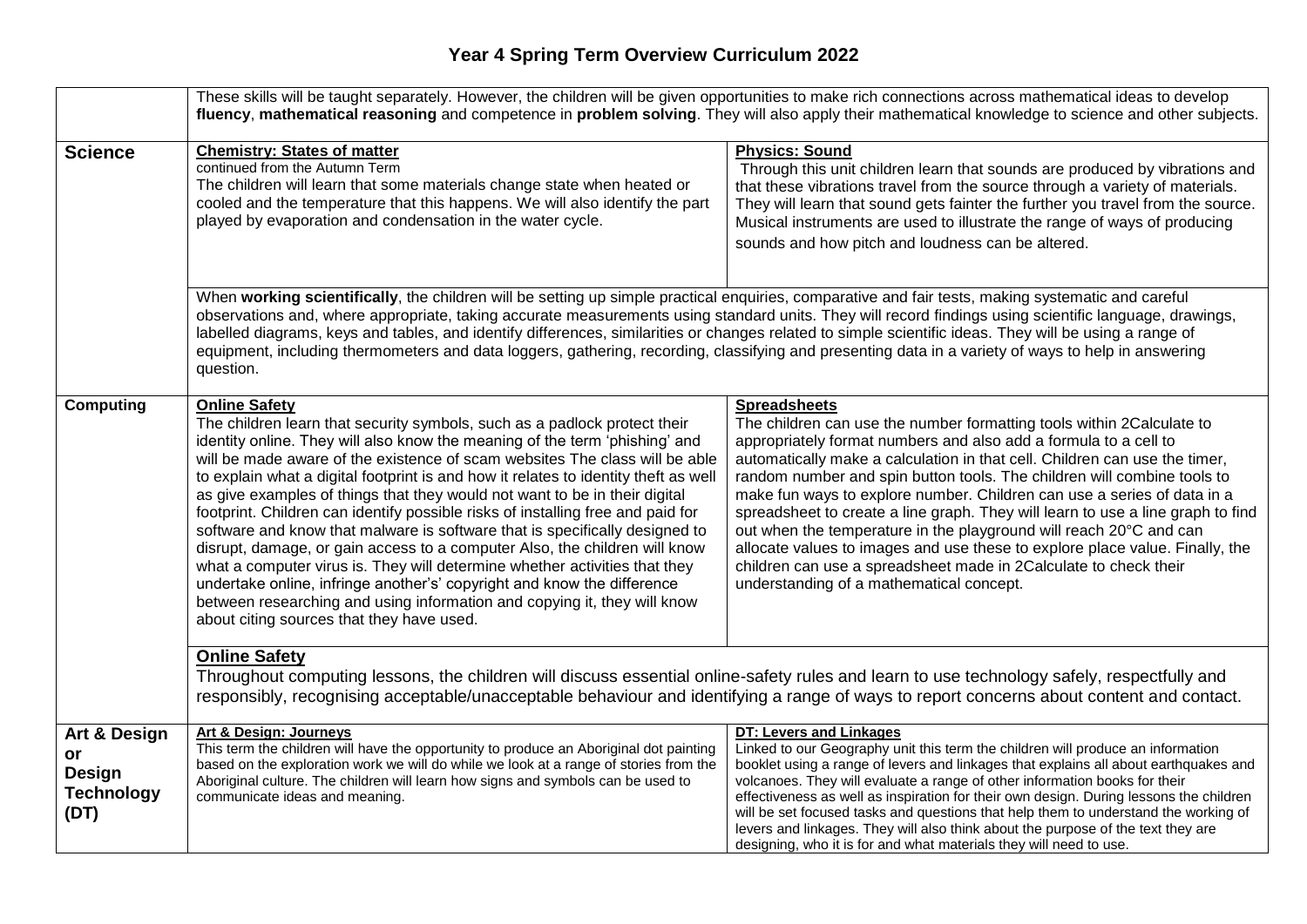| Geography     | <b>Earthquakes and Volcanoes</b>                                                                                                                        | <b>Rivers and the Water Cycle</b>                                                                                                                    |
|---------------|---------------------------------------------------------------------------------------------------------------------------------------------------------|------------------------------------------------------------------------------------------------------------------------------------------------------|
|               | In this unit, children will explore the dynamism of the earth, learning about                                                                           | This unit focuses on rivers, providing excellent opportunities for fieldwork                                                                         |
|               | its structure, look particularly at the causes and distribution of earthquakes                                                                          | and school-based practical work. It introduces the water cycle and, as the                                                                           |
|               | and volcanoes and their effects on landscape and people. They will be                                                                                   | key concept is that water flows downhill, looks at mountains, the source of                                                                          |
|               | introduced to the 'Pacific Ring of Fire', the most active region on earth, and                                                                          | many rivers. It looks at how people interact with rivers as well as their                                                                            |
|               | consider why people choose to live on the flanks of volcanoes and in                                                                                    | geographical features. A case study features one of the UK's major rivers,                                                                           |
|               | earthquake zones when both can be life-threatening. They will learn that                                                                                | the River Thames. Cameos of some of the world's great rivers and                                                                                     |
|               | volcanoes have existed throughout geological time, and that there are                                                                                   | mountain environments are included to extend children's geographical                                                                                 |
|               | several different types.                                                                                                                                | general or locational knowledge. There is opportunity to consider a local                                                                            |
|               |                                                                                                                                                         | river or stream, and ideas for using local fieldwork to see the processes                                                                            |
|               |                                                                                                                                                         | introduced in school in action.                                                                                                                      |
| <b>Music</b>  | <b>Exploring Sounds</b>                                                                                                                                 | <b>Structure</b>                                                                                                                                     |
|               | This half term, we will continue exploring sounds by learning more about                                                                                | After half term, we will apply our understanding of sound by creating our                                                                            |
|               | how sounds are produced and classified. Children will use their voices to<br>play around further with beatbox sounds, learn to sing four part songs and | own instruments from junk. We will then use these instruments to improvise,<br>compose and play junk jazz music in a variety of different musical    |
|               | perform a jazzy round.                                                                                                                                  | structures.                                                                                                                                          |
|               |                                                                                                                                                         |                                                                                                                                                      |
| <b>Modern</b> | <b>Numbers, calendars and birthdays</b>                                                                                                                 | <b>Weather and the Water Cycle</b>                                                                                                                   |
| Foreign       |                                                                                                                                                         |                                                                                                                                                      |
| Language:     | The children will revise and develop their ability to count from 1-31 in                                                                                | The children will describe the weather, make statements about the weather                                                                            |
| <b>French</b> | French. They will also learn the days of the week, months, week dates and<br>seasons. During this unit they will also learn the vocabulary for today,   | in French cities including compass points and temperatures. Using the<br>compass points the children will state which region of France a city can be |
|               | yesterday and tomorrow. To consolidate their understanding of the months,                                                                               | found. They will then learn about the water cycle through a series of                                                                                |
|               | seasons and calendar dates the children will learn about particular French                                                                              | practical activities. They will demonstrate their understanding by drawing                                                                           |
|               | festivals and when in the year they are celebrated.                                                                                                     | and labelling a diagram of the water cycle.                                                                                                          |
|               |                                                                                                                                                         |                                                                                                                                                      |
|               |                                                                                                                                                         |                                                                                                                                                      |
| <b>PE</b>     | <b>Gymnastics</b><br>Within this unit of gymnastics, we will focus on a range of skills and                                                             | Dance - Space<br>Within dance the children will have a theme of space and will be focusing                                                           |
| Taught by Mr  | techniques. The children will focus on key shapes, travelling, balancing,                                                                               | on: extending sequences with a partner in character, developing sequences                                                                            |
| Wylie         | apparatus work, likening shapes, rolls and creating a routine.                                                                                          | with a partner in character that show relationships and interlinking dance                                                                           |
|               |                                                                                                                                                         | moves and sequences, relationships, choreography and performance.                                                                                    |
|               | <b>Tag-Rugby</b>                                                                                                                                        |                                                                                                                                                      |
|               | Within tag-rugby the children will be developing their passing, moving and                                                                              | <b>Tennis</b>                                                                                                                                        |
|               | creating space, applying learning to 3v3 mini games, develop defending in                                                                               | Children will be developing the forehand and backhand shot, creating space                                                                           |
|               | game situation and combine passing and moving to create and attack and                                                                                  | to win a point, the forehand and backhand in a game situation, applying the                                                                          |
|               | score                                                                                                                                                   | forehand and backhand creating space to win a point, rallies and matches.                                                                            |
|               |                                                                                                                                                         |                                                                                                                                                      |
|               | through matches and competition.                                                                                                                        | At the end of every unit, children will compete in an inter-class competition where they can display all the skills and techniques they have learnt  |
|               |                                                                                                                                                         |                                                                                                                                                      |